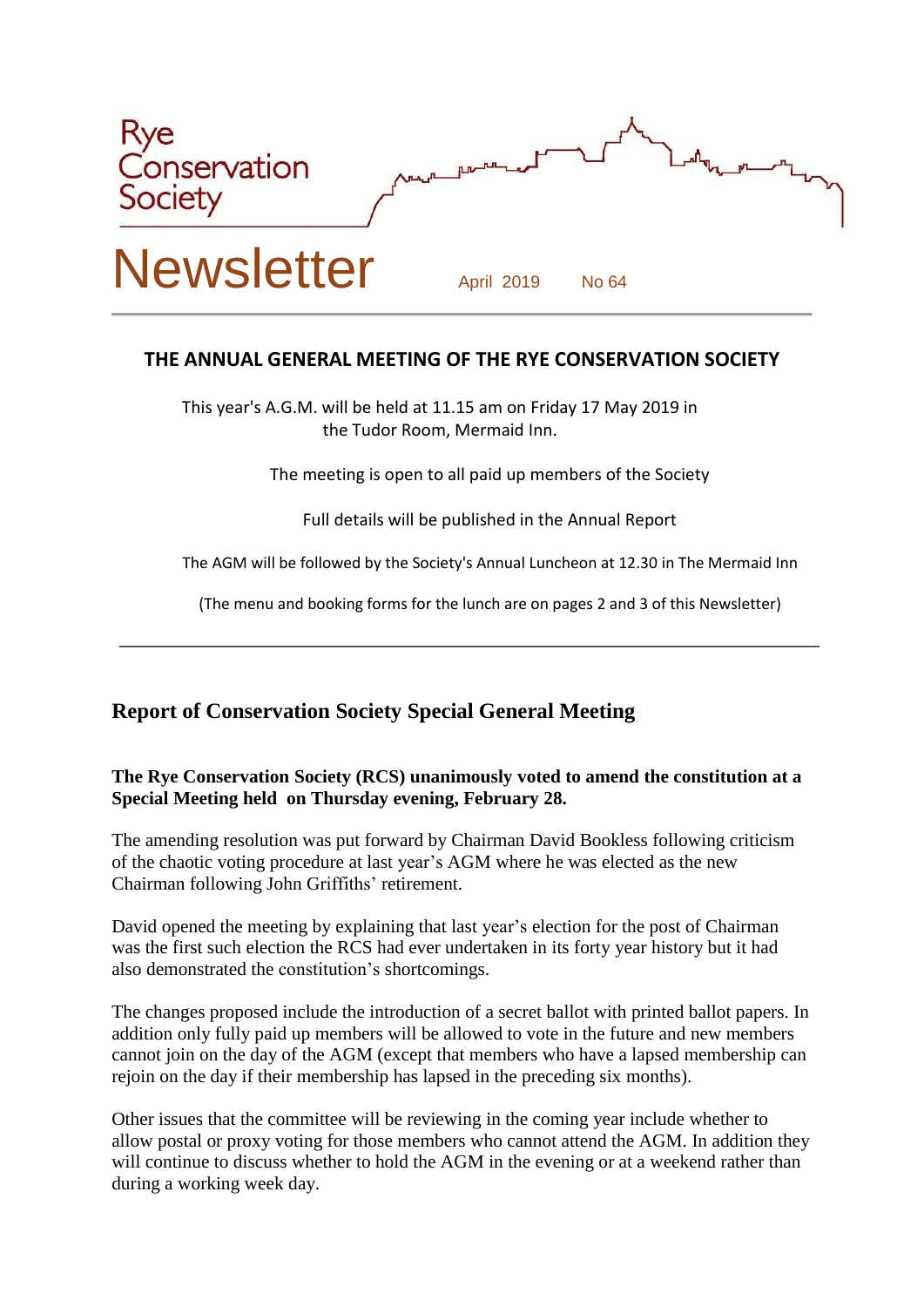

# Rye Conservation Society Luncheon Friday 17<sup>th</sup> May 2019

Chicken Liver Parfait *Melba Toast and Local Fruit Chutney*

> Mermaid Prawn Cocktail *Thousand Island Dressing*

Endive, Blue Cheese and Pear Salad *Local Leaves*

Braised Short-Rib of Winchelsea Beef *Selection of Seasonal Vegetables & Port Jus*

\*\*

Pan-Fried Fillet of Salmon *Dauphinoise Potato & Herb Butter*

Wild Mushroom Fricassee *Crispy Potato Rosti, Poached Duck Egg*

> \*\* Chocolate and Orange Tart *Clotted Cream Ice Cream*

Elderflower and Lemon Posset *Seasonal Berries & Shortbread Biscuit*

Fresh Fruit Salad *Champagne Sorbet & Baby Mint*

\*\*

**Coffee**